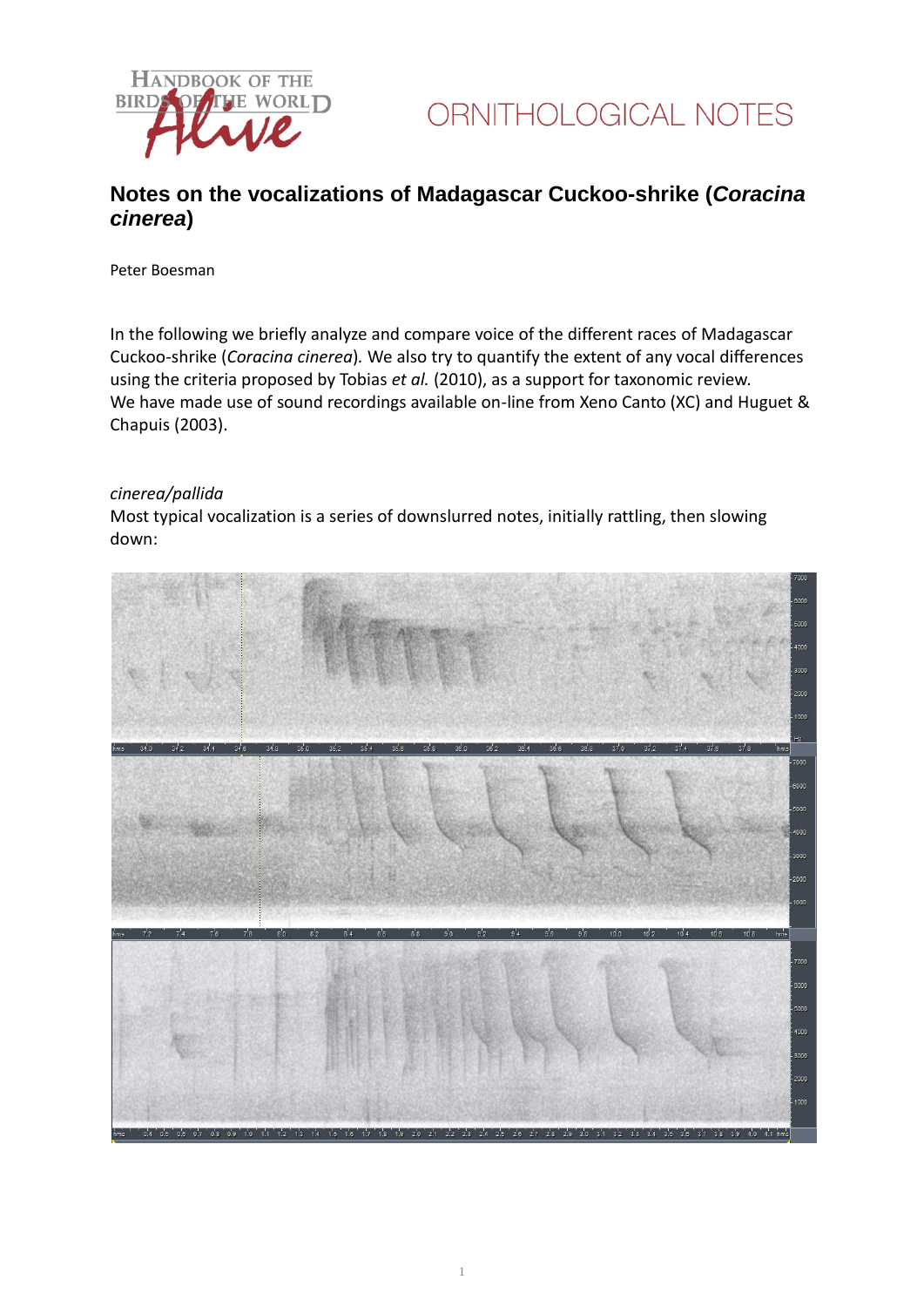

Other vocalizations are:

a continuous delivery of short melodious notes:



and several excitement calls.

The 'kip-kewkew' (described by BoA, Hawkins & Safford 2013) might well come from two birds (one delivering the repeated kip-notes, the other answering with kewkew, etc.) If we zoom in on this vocalization, which according to BoA is similar to *cucullata*:



### *cucullata (*no recordings of *moheliensis)*

a single note repeated at irregular intervals and a higher-pitched crisp double note.

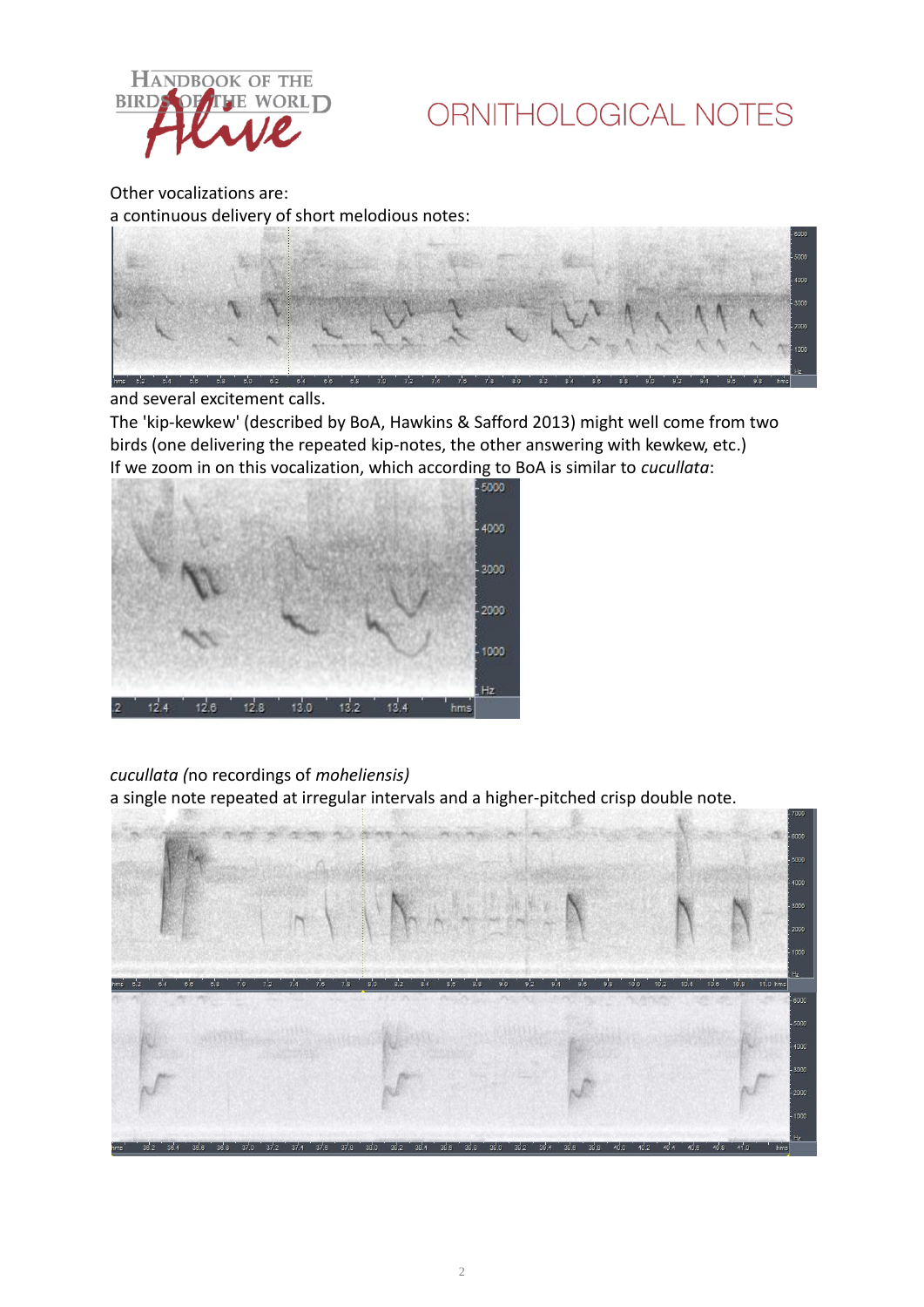

If we zoom in on the vocalizations described in BoA: Call a loud, high, snappy *whi-whew*, second note lower than first:



a quieter but still penetrating *pew* or *pew-pew* (same notes, but spacing varies, thus somewhat sounding like a double note)



a pleasant *kwiek-fie.... pfjoew* (this is probably the combination of both previous vocalizations described in another way)

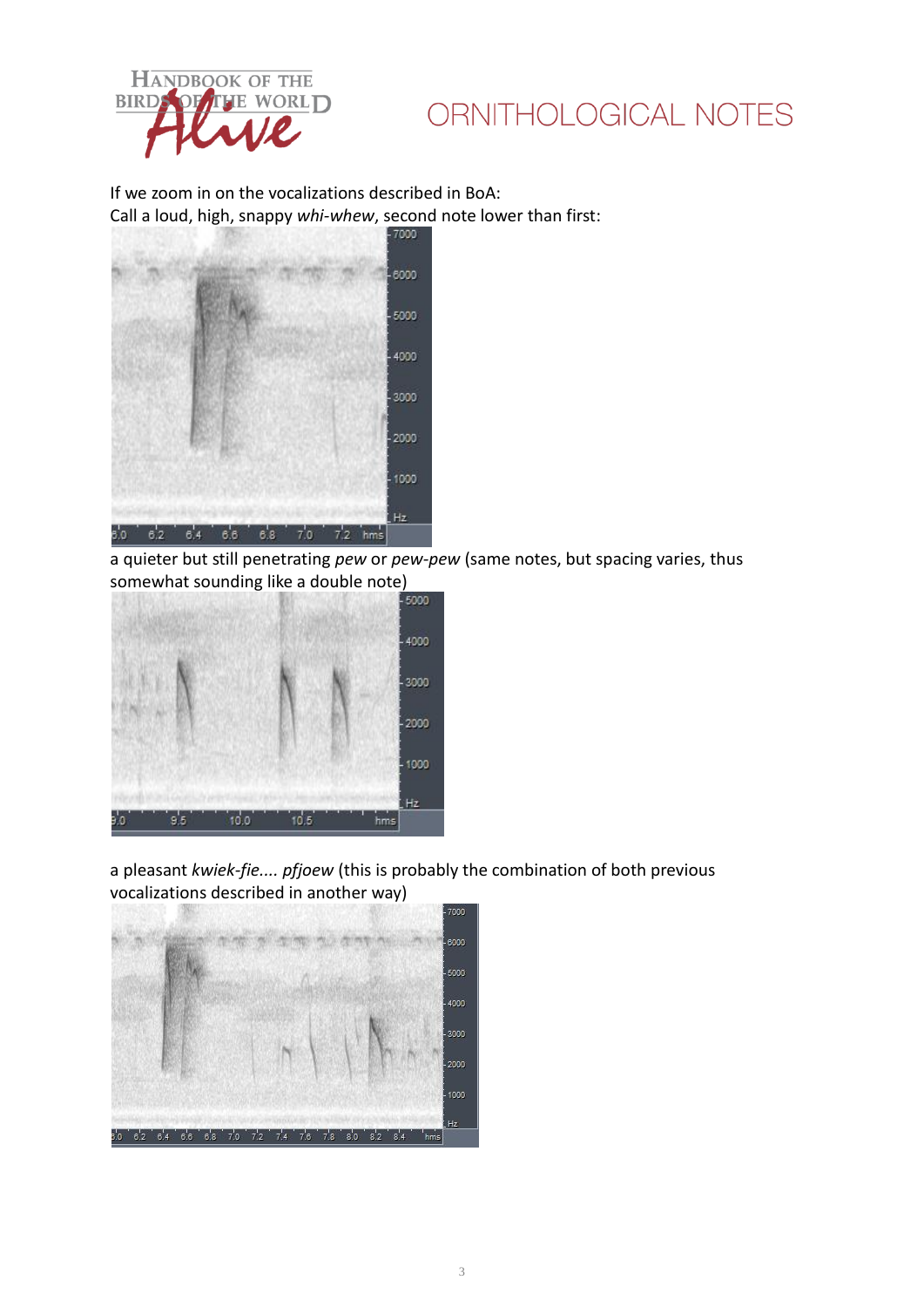

nasal calls



There is hardly any similarity in the vocalizations of both groups, although BoA suggests 'similarity in structure but softer'.

The only similarity which is apparent from the available recordings is the 'kip' note from *cinerea* (typically followed by 'kewkew', but this may be a second bird), and the 'pew' note of *cucullata.* This is obviously 'structurally similar' being a single repeated overslurred note, but all similarity ends here.

If we look however at the range of vocalizations available, it is far more obvious that there are significant differences:

Vocalizations of *cinerea* apparently NOT shared with *cucullata*:

- 1) a rapid, high-pitched "piitikakewkewkew-kew-kew"
- 2) a mellow "kewkew"

Vocalizations of *cucullata* apparently NOT shared with *cinerea*:

- 1) a loud, high, snappy "whi-whew"
- 2) a lower groaning "crawcrawcrawcraw"

It is unclear which are homologous vocalizations for both groups, but overall vocabulary seems so different that an estimated score of (at least) 3 could be given.

A recording of *cucullata* (XC207059/IBC280004) is very different, but if this recording would indeed be of *cucullata*, this would not change at all the above mentioned vocal score: